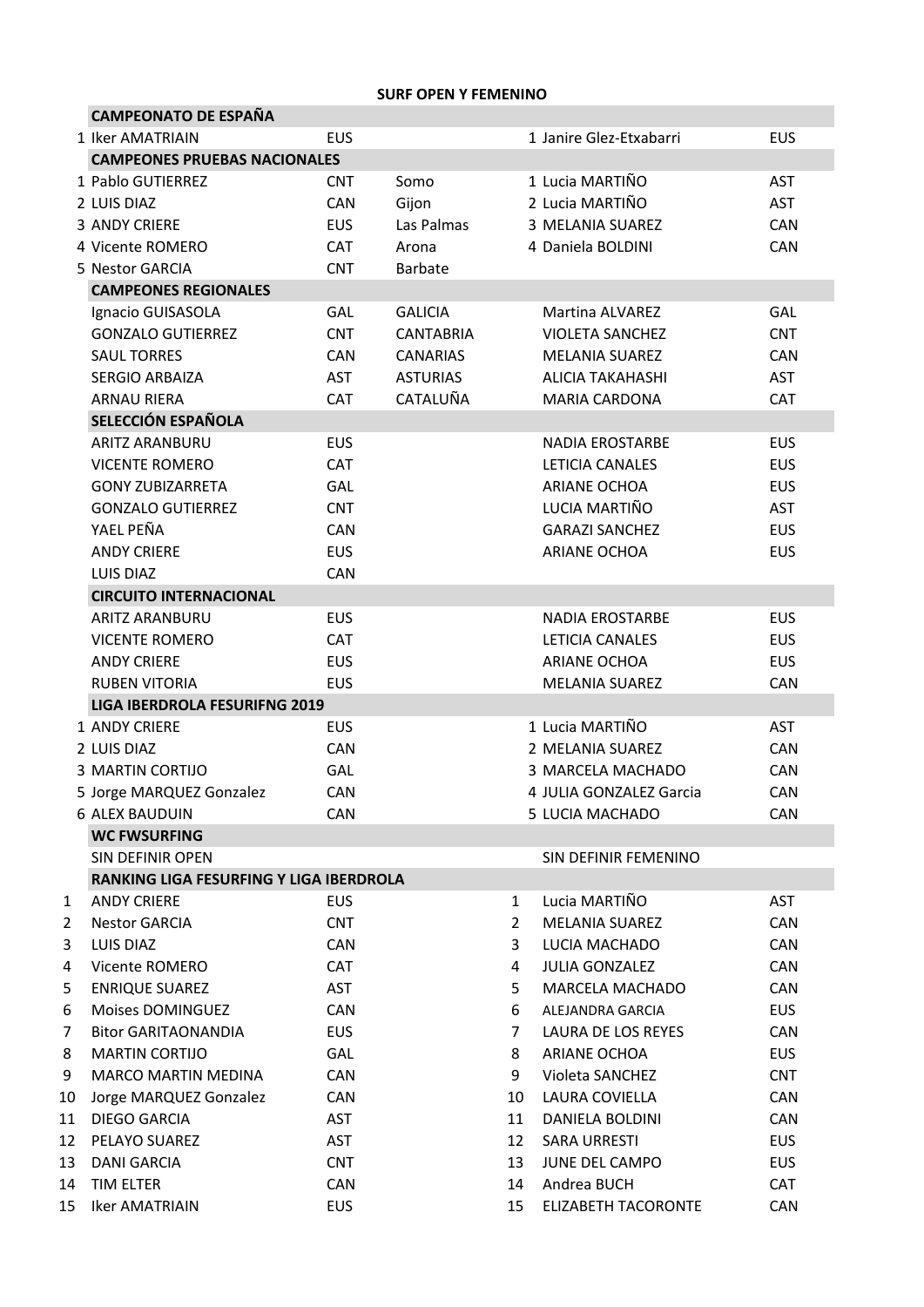| <b>SURF JUNIOR</b>            |            |                           |            |                        |            |                           |            |                         |            |                         |            |                            |            |
|-------------------------------|------------|---------------------------|------------|------------------------|------------|---------------------------|------------|-------------------------|------------|-------------------------|------------|----------------------------|------------|
| <b>SURF SUB12 MIXTO</b>       |            | <b>SURF SUB14 FEM</b>     |            | <b>SURF SUB14 MASC</b> |            | <b>SURF SUB16 FEM</b>     |            | <b>SURF SUB16</b>       |            | <b>SURF SUB18 FEM</b>   |            | <b>SURF SUB18 MASC</b>     |            |
| CAMPEONATO DE ESPAÑA 2019     |            |                           |            |                        |            |                           |            |                         |            |                         |            |                            |            |
| Hans ODRIOZOLA                | EUS        | Janire Gzlez ETXABARRI    | <b>EUS</b> | Marco MARIN            | <b>CNT</b> | Lucia MACHADO             | CAN        | Ricardo DELA HERA       | AST        | Nerea DONAIRE           |            | <b>AST IKER AMATRIAIN</b>  | EUS        |
| <b>JUNIOR SERIES 2019</b>     |            |                           |            |                        |            |                           |            |                         |            |                         |            |                            |            |
| DYLAN DONEGAN                 | CAN        | <b>MARTINA ESCOBAR</b>    | AST        | SEBASTIAN BAMONDE      | GAL        | <b>ALICIA TAKAHASHI</b>   | AST        | <b>MOISES DOMINGUEZ</b> | CAN        | Nerea DONAIRE           | AST        | <b>BITOR GARITAONANDIA</b> | <b>EUS</b> |
| KAI SCHMITZ                   | CAN        | <b>MARIA NOOR MENTADO</b> | CAN        | <b>CONOR DONEGAN</b>   | CAN        | <b>MARTINA ALVAREZ</b>    | GAL        | <b>NESTOR GARCIA</b>    | <b>CNT</b> | <b>CARLOTA BARRERAS</b> | GAL        | Enrique SUAREZ             | AST        |
| <b>FELIX FRAILE</b>           | AST        | Martina ALVAREZ           | GAL        | <b>FEKRU JIMENEZ</b>   | <b>CNT</b> | Isabel CORRUGUEDO         | <b>AST</b> | RICARDO DE LA HERA      | AST        | <b>CARMEN MIER</b>      |            | AST LUCAS BUATOIS          | CAN        |
| <b>CRISTOBAL VERDES</b>       | <b>AST</b> | LUCIA ORUVE               | AST        | HANS ODRIOZOLA         | EUS        | ALBA GONZALEZ             | AST        | <b>NOAH HECHT</b>       | AST        | MIKELE BEATO            |            | EUS AIRAN DE JUAN          | CAN        |
| Mateo VAZQUEZ                 | AST        | <b>LARA FRANCO</b>        | AST        | <b>ALFONSO SUAREZ</b>  | <b>AST</b> | Ana BETANCOR              | CAN        | Pelayo SUAREZ           | AST        | Sara URRESTI            | EUS        | Marco MARTIN MEDINA        | CAN        |
| JUNIOR SERIES 2020            |            |                           |            |                        |            |                           |            |                         |            |                         |            |                            |            |
| MARCO ALBACETE                | AND        | <b>MARIA NOOR MENTADO</b> | <b>CAN</b> | <b>HANS ODRIOZOLA</b>  | <b>EUS</b> | Silke MARTINEZ            | EUS.       | Hans ODRIOZOLA          | <b>EUS</b> | SILKE MARTINEZ          |            | <b>EUS NESTOR GARCIA</b>   | <b>CNT</b> |
| Javier MONTAÑÉS               | AND        | <b>MARTINA ESCOBAR</b>    | AST        | Alvaro DE LA FUENTE    | AND        | PAOLA ALBACETE            | <b>AND</b> | <b>Iker TRIGUEROS</b>   | <b>EUS</b> | DANIELA ESCOBAR         | AST        | Sebas BAMONDE              | GAL        |
| Mario CERÓN                   | <b>MUR</b> | <b>KENIA LOPEZ</b>        | AST        | Alvaro CABALLERO       | AND        | <b>ENARA PALACIOS</b>     | AST        | Sebastian BAMONDE       | GAL        | Nerea DONAIRE           | AST        | Alejandro MONTAÑES         | AND        |
| EDUARDO SANMARTINO            | AST        | Ibone GOMEZ               | <b>EUS</b> | Marco MARIN            | <b>EUS</b> | <b>CARMEN GARAY</b>       | <b>EUS</b> | Alejandro MONTAÑES      | AND        | Carmen GARAY            | EUS        | Alejo FERREIRO             | GAL        |
| Gael ALCARAZ                  | MUR        | Enara PALACIOS            | <b>EUS</b> | Oriol MUÑOZ            | CAT        | <b>HAIZEA DUO</b>         | EUS        | Alejo FERREIRO          | GAL        | Enara ZABALA            |            | EUS Manuel FERNANDEZ       | GAL        |
| <b>CAMPEONATOS NACIONALES</b> |            |                           |            |                        |            |                           |            |                         |            |                         |            |                            |            |
| Xan ATCHOARENA                | EUS        | Maren DEL CAMPO           | <b>EUS</b> | <b>HANS ODRIOZOLA</b>  | EUS        | <b>ALICIA TAKAHASHI</b>   | AST        | <b>NESTOR GARCIA</b>    | <b>CNT</b> | Sara URRESTI            |            | EUS SEAN GUNNING           | <b>CNT</b> |
| <b>DANIEL PYCHA</b>           | CAN        | MARIA NOOR MENTADO        | CAN        | <b>CONOR DONEGAN</b>   | CAN        | JULIA GONZÁLEZ            | CAN        | MOISES DOMINGUEZ        | CAN        | ALIDA GONZÁLEZ          | CAN        | Marco MARTIN MEDINA        | CAN        |
| Mateo VAZQUEZ                 | AST        | Martina ALVAREZ           | GAL        | <b>HANS ODRIOZOLA</b>  | <b>EUS</b> | <b>MARTINA ALVAREZ</b>    | GAL        | Jacobo TRIGO            | <b>CNT</b> | <b>ALICIA TAKAHASHI</b> | AST        | <b>BITOR GARITAONANDIA</b> | <b>EUS</b> |
| DYLAN DONEGAN                 | CAN        | MARIA NOOR MENTADO        | CAN        | SEBASTIAN BAMONDE      | GAL        | <b>DANIELA BOLDINI</b>    | CAN        | MOISES DOMINGUEZ        | CAN        | <b>MARIA NOOR</b>       | CAN        | <b>MOISES DOMINGUEZ</b>    | CAN        |
| MARCO ALBACETE                | AND        | <b>MARTINA ESCOBAR</b>    | AST        | <b>HANS ODRIOZOLA</b>  | <b>EUS</b> | <b>SILKE MARTINEZ</b>     | <b>EUS</b> | <b>HANS ODRIOZOLA</b>   | <b>EUS</b> | SILKE MARTINEZ          | <b>EUS</b> | <b>MANUEL FERNANDEZ</b>    | GAL        |
| ENRIQUE YEBRA                 | <b>CAN</b> | <b>NOOR MENTADO</b>       | <b>CAN</b> | <b>HANS ODRIOZOLA</b>  | <b>EUS</b> | <b>ENARA PALACIOS</b>     | EUS.       | <b>IKER TRIGUEROS</b>   | <b>EUS</b> | <b>NEREA DONAIRE</b>    |            | AST NESTOR GARCIA          | <b>CNT</b> |
| <b>CAMPEONES REGIONALES</b>   |            |                           |            |                        |            |                           |            |                         |            |                         |            |                            |            |
| LUCIA MTNEZ Bermudez          | GAL        | Martina ALVAREZ           | GAL        | Martin FERNANDEZ       | GAL        | Erika LAGO                | GAL        | <b>Manuel FERNANDEZ</b> | GAL        | Lola BERMUDEZ           |            | GAL Enrique CONDE          | GAL        |
| HUGO HERRERA                  | <b>CNT</b> | <b>IBONE GOMEZ</b>        | <b>CNT</b> | <b>FEKRU JIMENEZ</b>   | <b>CNT</b> | <b>SUSANA GARCIA</b>      | <b>CNT</b> | <b>NESTOR GARCIA</b>    | <b>CNT</b> | SUSANA GARCIA           | <b>CNT</b> | <b>SEAN GUNNING</b>        | <b>CNT</b> |
| DYLAN DONEGAN                 | CAN        | MARIA NOOR MENTADO        | CAN        | <b>CONOR DONEGAN</b>   | CAN        | <b>NOOR MENTADO</b>       | CAN        | MOISES DOMINGUEZ        | CAN        | <b>ANDREA BUCH</b>      | CAN        | <b>MOISES DOMINGUEZ</b>    | CAN        |
| Mateo VAZQUEZ                 | <b>AST</b> | <b>GRETA GARCIA</b>       | AST        | <b>ALFONSO SUAREZ</b>  | <b>AST</b> | DANIELA ESCOBAR           | <b>AST</b> | Pelayo SUAREZ           | <b>AST</b> | <b>ALESSIA CABO</b>     |            | AST SAUL ALVAREZ           | AST        |
|                               |            | PAULA FERNANDEZ           | CAT        |                        |            | <b>MARIA RIERA</b>        | <b>CAT</b> | <b>JAN CAPLERA</b>      | CAT        |                         |            | <b>LUCAS MIR</b>           | <b>CAT</b> |
| SELECCIÓN ESPAÑOLA            |            |                           |            |                        |            |                           |            |                         |            |                         |            |                            |            |
| IKER AMATRIAIN                | EUS        | LUCIA MACHADO             | CAN        |                        |            |                           |            |                         |            |                         |            |                            |            |
| YAGO DOMINGUEZ                | <b>EUS</b> | Daniela Boldini           | CAN        |                        |            |                           |            |                         |            |                         |            |                            |            |
| <b>JACOBO TRIGO</b>           | <b>CNT</b> | Julia González            | CAN        |                        |            |                           |            |                         |            |                         |            |                            |            |
| ADUR AMATRIAIN                | <b>EUS</b> | Nerea Donaire             | AST        |                        |            |                           |            |                         |            |                         |            |                            |            |
| MOISES DOMINGUEZ              | CAN        | Melania Suárez            | CAN        |                        |            |                           |            |                         |            |                         |            |                            |            |
| <b>SEAN GUNNING</b>           | <b>CNT</b> | Janire González           | <b>EUS</b> |                        |            |                           |            |                         |            |                         |            |                            |            |
| KAI ODRIOZOLA                 | <b>EUS</b> |                           |            |                        |            |                           |            |                         |            |                         |            |                            |            |
| <b>WSL PRO JUNIOR 2019</b>    |            |                           |            |                        |            |                           |            |                         |            |                         |            |                            |            |
| LUCIA MACHADO                 | CAN        | <b>IKER AMATRIAIN</b>     | <b>EUS</b> |                        |            |                           |            |                         |            |                         |            |                            |            |
| JULIA GONZALEZ                | CAN        | YAGO DOMINGUEZ            | <b>EUS</b> |                        |            |                           |            |                         |            |                         |            |                            |            |
| <b>WC FESURFING</b>           |            |                           |            |                        |            |                           |            |                         |            |                         |            |                            |            |
| SIN DEFINIR                   |            |                           |            |                        |            |                           |            |                         |            |                         |            |                            |            |
| RANKING NACIONAL ACTUAL       |            |                           |            |                        |            |                           |            |                         |            |                         |            |                            |            |
| <b>DYLAN DONEGAN</b>          |            | CAN MARIA NOOR MENTADO    |            | CAN HANS ODRIOZOLA     |            | <b>EUS</b> Silke MARTINEZ | <b>EUS</b> | <b>MOISES DOMINGUEZ</b> |            | CAN Nerea DONAIRE       | AST        | <b>BITOR GARITAONANDIA</b> | <b>EUS</b> |
| <b>ENRIQUE YEBRA</b>          | CAN        | <b>MARTINA ESCOBAR</b>    | <b>AST</b> | <b>CONOR DONEGAN</b>   | CAN        | ALBA GONZALEZ             | <b>AST</b> | Sebastian BAMONDE       | <b>GAL</b> | <b>SILKE MARTINEZ</b>   | EUS.       | <b>Marco MARTIN MEDINA</b> | CAN        |
| <b>DANIEL PYCHA</b>           | CAN        | <b>Enara PALACIOS</b>     | <b>EUS</b> | SEBASTIAN BAMONDE      | GAL        | <b>ALICIA TAKAHASHI</b>   | <b>AST</b> | <b>Iker TRIGUEROS</b>   | <b>EUS</b> | <b>DANIELA ESCOBAR</b>  | AST        | <b>LUCAS BUATOIS</b>       | CAN        |
| MARCO ALBACETE                | AND        | SOFIA LOUISE GOODING      | CAN        | Marco MARIN            | EUS        | Lucia MACHADO             | CAN        | Jacobo TRIGO            | CNT        | Sara URRESTI            | EUS        | Moises DOMINGUEZ           | CAN        |
| KAI SCHMITZ SANCHIDRIAN       | CAN        | HAIZEA DUO                | <b>EUS</b> | <b>IKER SAGARZAZU</b>  |            | CAN MARTINA ALVAREZ       | GAL        | Manuel FERNANDEZ        | GAL        | ALBA GONZALEZ           | AST        | <b>NESTOR GARCIA</b>       | <b>CNT</b> |
| Javier MONTAÑES               | AND        | Maren DEL CAMPO           | <b>EUS</b> | Alvaro DE LA FUENTE    | AND        | <b>ENARA PALACIOS</b>     | AST        | <b>NESTOR GARCIA</b>    | <b>CNT</b> | <b>CARMEN MIER</b>      | AST        | Manuel FERNANDEZ           | GAL        |
| Mateo VAZQUEZ                 | <b>AST</b> | <b>KENIA LOPEZ</b>        | <b>AST</b> | Luis FERRO             | AST        | <b>MARIA NOOR MENTADO</b> | CAN        | Hans ODRIOZOLA          | <b>EUS</b> | Natalia FERNANDEZ       | <b>CNT</b> | Sebas BAMONDE              | GAL        |
| Xan ATCHOARENA                | <b>EUS</b> | Saioa ORTEGA              | <b>EUS</b> | Kafu Tom KRIESCH       | CAN        | <b>CARMEN GARAY</b>       | <b>EUS</b> | <b>MIGUEL MARRERO</b>   | CAN        | ALIDA GONZÁLEZ          | CAN        | Alejandro MONTAÑES         | AND        |
| NAHUEL GARCIA                 | CAN        | Ibone GOMEZ               | EUS        | ALFONSO SUAREZ         | AST        | Ana BETANCOR              | CAN        | <b>NOAH HECHT</b>       | AST        | <b>ALICIA TAKAHASHI</b> | AST        | Fernando BACALLADO         | CAN        |
| <b>FELIX FRAILE</b>           |            | AST KRISTINA MINOVIC      |            | CAN Samuel MARTINEZ    |            | GAL HAIZEA DUO            | EUS        | Alejo FERREIRO          | <b>GAL</b> | <b>MARIA NOOR</b>       |            | CAN Alejo FERREIRO         | GAL        |